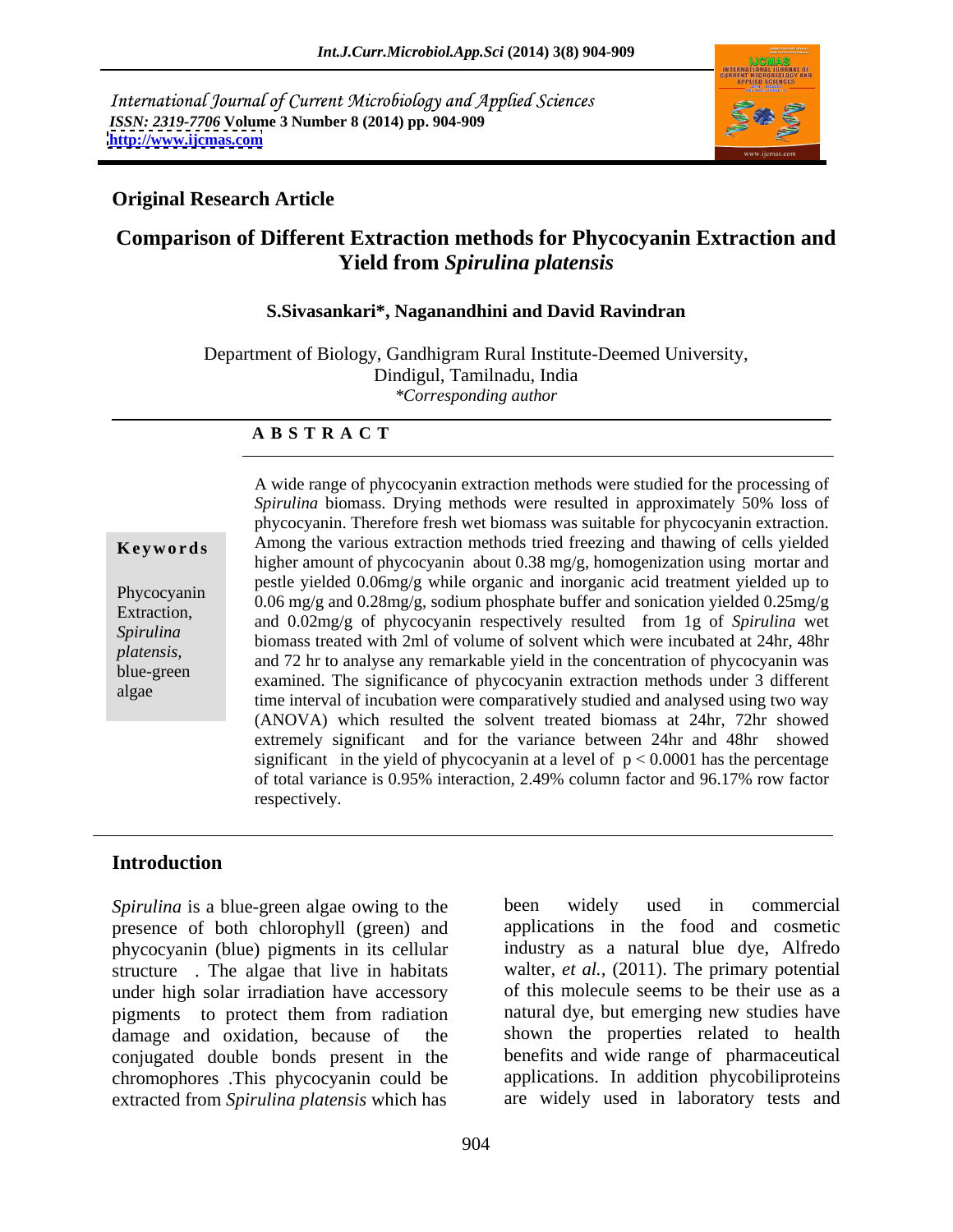immunological assays , because of their properties such as high fluorescence good the laboratory department of biology in storage stability at temperatures between 4 Candhigram Rural Institute Deemed and 10°C ,its isoelectric point close to 4.65 University,Gandhigram -Dindigul district, making them easily linkable to antibodies Tamilnadu, India.The algae was cultivated and other proteins by conventional techniques without changing its spectral supplemented with zarrouk medium at pH charecteristics have high molecular 9.8 illuminated under white lamp and absorbance coefficient and emission, aerated with atmospheric air 8ml/min. oligomeric stability and high photostability.This review describes recent findings about the yield of Phycocyanin, using different extraction methods at various The optimized extraction of phycocyanin

In general the extraction methods are the homogenisation, freezing and thawing, key factor for the maximum recovery of sodium phosphate buffer, organic acid, phycobiliproteins in the natural state from inorganic acid and sonication. From the the algae. The phycobili protein extraction open batch photobioreactor Spirulina involves rupture the cell biomass for the extraction of protein from the cell, Hemlata, was centrifuged at 5000 rpm for 20 mins to *et al.,* (2011). Cyanobacteria are extremely resistant for disruption of their cell walls.Hence the use of variations in the Homogenisation: This method involves osmotic pressure, abrasive conditions, crushing of cells using mortar and pestle in chemical treatment, freezing and thawing presence of acid washed neutral sand using ,sodium phosphate buffer and sonication, Rachen Duangsee, *et al.,* (2009) apart from the usage of these methods mechanical subjected to repeated freezing and thawing disintegration methods are currently for 24 or 48 hr. The freezing and thawing preferred for large scale operations. was repeated twice with 24 hr intervals.

The objective of this study is to evaluate the effect of different methods in the yield of treated with cell biomass incubated at room phycocyanin. In this work the best method for phycocyanin extraction from *Spirulina*  the effects of solvent at three different was treated with 12M concentration of again examined for any remarkable increase

studied for the extraction of 50khz in an ultrasonic bath for 30 mins.

phycocyanin.The algae was obtained from Gandhigram Rural Institute Deemed in an open batch photobioreactor

# **Extraction procedures**

interval of time. production from *Spirulina platensis* was studied with 6 extraction methods homogenisation, freezing and thawing,<br>sodium phosphate buffer, organic acid, open batch photobioreactor culture was taken for each method and it collect 1 gram of wet biomass.

> 50 mm phosphate buffer at pH 6.8. Freezing and thawing: The cell biomass was Sodium phosphate buffer: The sodium phosphate buffer was prepared at pH 7.0 treated with cell biomass incubated at room temperature.

*platensis* was first investigated subsequently Inorganic acid extraction: The wet biomass incubation period. The cell suspension was hydrochlocric acid in the proportion 1:2 in the yield of phycocyanin. room temperature. Organic acid extraction: **Materials and Methods** acetic acid in the 1:2 proportion and allowed The microalgae Spirulina platensis was Sonication: The biomass was sonicated at was treated with 12M concentration of (biomass: acid) and then left for 24 hrs at The wet biomass was treated with 1M of to incubate at room temperature for <sup>24</sup> hrs. Sonication: The biomass was sonicated at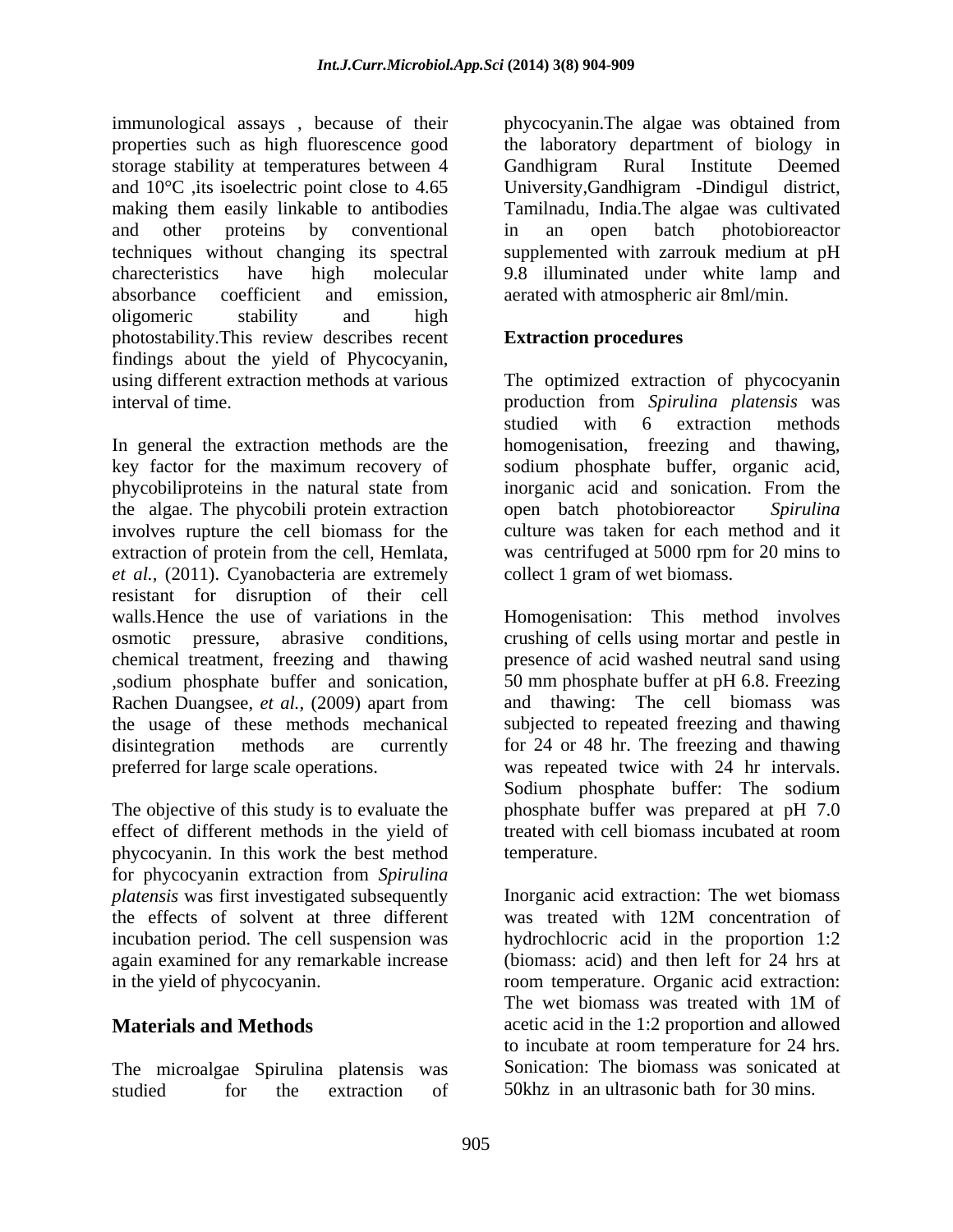The biomass treated with various solvents in **Results and Discussion** order to disrupt the cell walls and consequently to isolate phycocyanin.The under the UV-VIS spectrophotometer to molecule in the supernatant. Different

The evaluation of phycocyanin extraction based on the concentration of phycocyanin was set by equation 1 deduced by Bennett

$$
PC = \frac{A_{620} - 0.474 A_{652}}{5.34}
$$

The extraction yield was calculated by using

$$
Yield = \frac{(PC)V}{WB}
$$

analysis of variance (ANOVA) followed by spectrophotometer were given in the performed considering a level of 95% of confidence  $(p<0.0001)$ 

# **Results and Discussion**

samples were centrifuged at 5000 rpm for various methods for the extraction of 15 mins and the supernatant was examined phycocyanin showed the presence of this verify the phycocyanin extraction yield procedure for phycocyanin extraction was (equation 1). comparatively studied with freshly harvested Analytical procedures **form** of mg/g (mg of phycocyanin per g of The *Spirulina* wet biomass undergoes molecule in the supernatant.Different biomass and the data was presented in the wet weight of *Spirulina platensis*),termed as extraction yield.

and Bogorad (1973). the phycobiliprotein from cyanobacterium is  $PC = \underline{A_{620}} - 0.474 \underline{A_{652}}$  phycocyanin at various interval of time 5.34 24hr, 48hr and 72 hr incubated for any Where PC: Concentration of phycocyanin in phycocyanin. The release of phycocyanin is mg/ml ,Abs 620 = Absorbance of the sample related to the cell rupture but *Spirulina* have at 620 nm and Abs 652 = Absorbance at 652 resistant multilayered cell walls, making the nm. extraction procedure difficult. The most important requirement is to obtain optimizing the extraction and yield of significant increase in the yield of

the equation 2  $r$  ranges from 0.02 to 0.76 mg/g for various  $Yield = (PC) V$  pestle and mortar and sonication at 50 khz WB yielded 0.02-0.06 mg/g where organic acid Where yield is the extraction, yield of poor yield of phycoyanin, while freezing phycocyanin in terms of mg of phycocyanin and thawing at 4°C showed high yield of /wet biomass (g),V is the solvent volume phycocyanin 0.38mg/g and inorganic acid (ml) and WB is the wet biomass (g). <br>using acetic acid 1M and sodium phosphate **Statistical Analysis** of phycocyanin 0.286mg/g and 0.25 The results were analysed by two way concentration (mg/ml ) observed under the Bonferroni post tests statistica. To validate figure1,table1correspondingly. While the the results reproducibility each assay was yield of phycocyanin (mg/g) at various done in replicate. All analysis were interval of incubation time is also displayed In this study the yield of phycocyanin method of extraction.Homogenisation using 12M HCl also resulted 0.06mg/g showed using acetic acid 1M and sodium phosphate buffer at pH 7.0 exhibited fairly good yield mg/g.The results of phycocyanin spectrophotometer were given in in the figure 2 ,table 2 respectively.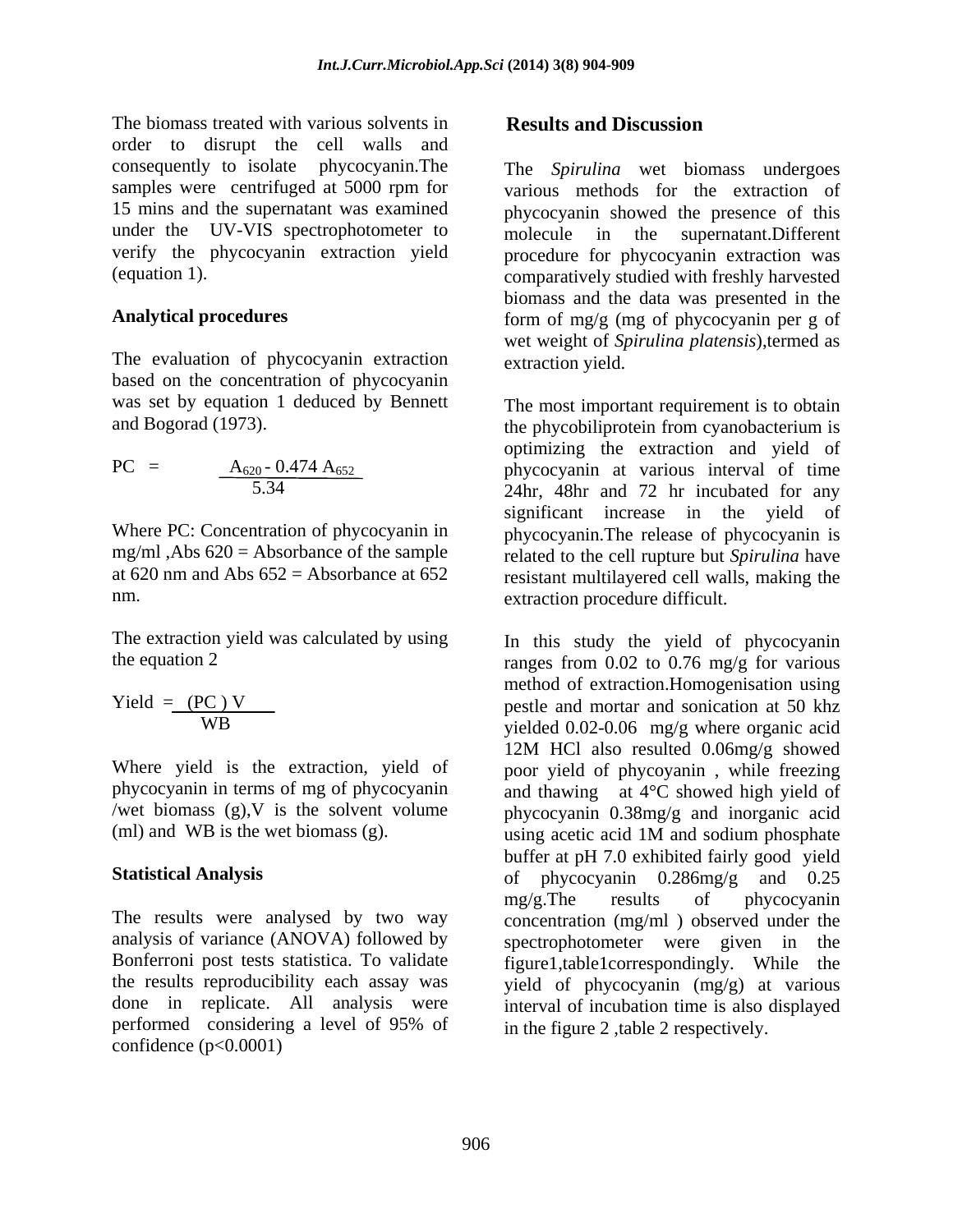Figure 1: Phycocyanin extraction from Spirulina platensis wet biomass of 1g improved the yield phycocyanin. A spectrophotometer at 620 and 652 nm.1- Organic acid (12 M HCl at pH 1.20);  $5 - 24$ hr and  $76.0$ mg/g at 48hr. The

Figure 2 : The extracted phycocyanin yield Freezing and thawing; 3- Sodium phosphate buffer; 4-Organic acid; 5-Inorganic acid and 6- Sonication at 24hr,48 hr and 72 hr respectively using equation (2).

Some papers have been reported that the phycocyanin extraction from biomass showed freezing and thawing was Abs 652nm - Absorbance at 652 considered to be best when compare with other methods studied by the authors, Yield - Extraction yield of Sarada.R, *et al.*, (1999).This method phycocyanin in mg of phycocyanin /wet analysed the significance of solvent treated

undergoes different treatments and comprehensive technique must include incubated at 24hr, 48hr and 72 hr were quick and efficient disruption treatment for a observed under UV visible quantitative extraction and recovery of the Homogenization in mortar and pestle at pH efficient method for phycocyanin extraction 9.5; 2 - Freezing and thawing; 3 - from wet biomass was analysed and Sodium phosphate buffer at pH 7.0; 4 - presented an extraction yield of 64 mg/g at Inorganic acid (1m acetic acid at pH 1.20); 6 concentration of phycocyanin was about<br>- Sonication at pH 9.5 calculated by using 0.32mg/ml at 24hr and 0.38mg/ml at 48 equation(1). The level of significance at  $\ln$ . The level of significance at for 1g wet biomass was calculated for of column factor and 96.17% row factor different treatments 1- Homogenisation; 2- showed extremely significant were analysed cell biomass at various interval of time has improved the yield phycocyanin. A released pigment.In the present study the 24hr and 76.0mg/g at 48hr.The concentration of phycocyanin was about 0.32mg/ml at 24hr and 0.38mg/ml at 48 hr.The level of significance at p<0.0001results 0.95% of having total variance, Moraes.C.C, *et al.,* (2011), 2.49% by using two way analysis of variance test.

# **Nomenclature**

| PC          | Phycocyanin concentration             |
|-------------|---------------------------------------|
| <b>WB</b>   | wetbiomass                            |
| Abs 620nm - | Absorbance at 620                     |
| Abs 652nm - | Absorbance at 652                     |
| V           | Solvent volume                        |
| Yield       | Extraction yield of                   |
|             | phycocyanin in mg of phycocyanin /wet |
| biomass     |                                       |

| <b>Table.1</b> The cell biomass was treated with various solvents and incubated at three interval of |  |
|------------------------------------------------------------------------------------------------------|--|
| time to analyse the concentration of phycocyanin using equation.                                     |  |

|                      |          |                  | Phycocyanin concentration from solvent treated biomass at various |                  |                                 |               |     |
|----------------------|----------|------------------|-------------------------------------------------------------------|------------------|---------------------------------|---------------|-----|
| Treatment            |          |                  |                                                                   | interval of time |                                 |               |     |
|                      |          |                  | 48hr                                                              |                  | /2nr                            |               |     |
|                      | $mg/m_1$ |                  |                                                                   |                  |                                 |               |     |
| Homogenisation       | 0.02     |                  |                                                                   |                  |                                 |               |     |
| Freezing and thawing | 0.32     |                  |                                                                   |                  | ገ 38                            |               |     |
| Sodium phosphate     |          |                  |                                                                   |                  |                                 |               |     |
| buffer               | V.II     |                  | $\Omega$                                                          | $\sqrt{2\pi}$    | $\Omega$<br>$\sqrt{7}$ $\alpha$ | $\sim$ $\sim$ |     |
| Organic acid         | 0.027    |                  |                                                                   |                  | 0.068                           |               |     |
| Inorganic acid       | 0.262    | $\angle 0.2$ 1.2 | 0.286                                                             | $\angle 8.0$     | 0.286<br>1.2                    | 28.6          | 1.2 |
| Sonication           | በ በ1     |                  |                                                                   |                  |                                 |               |     |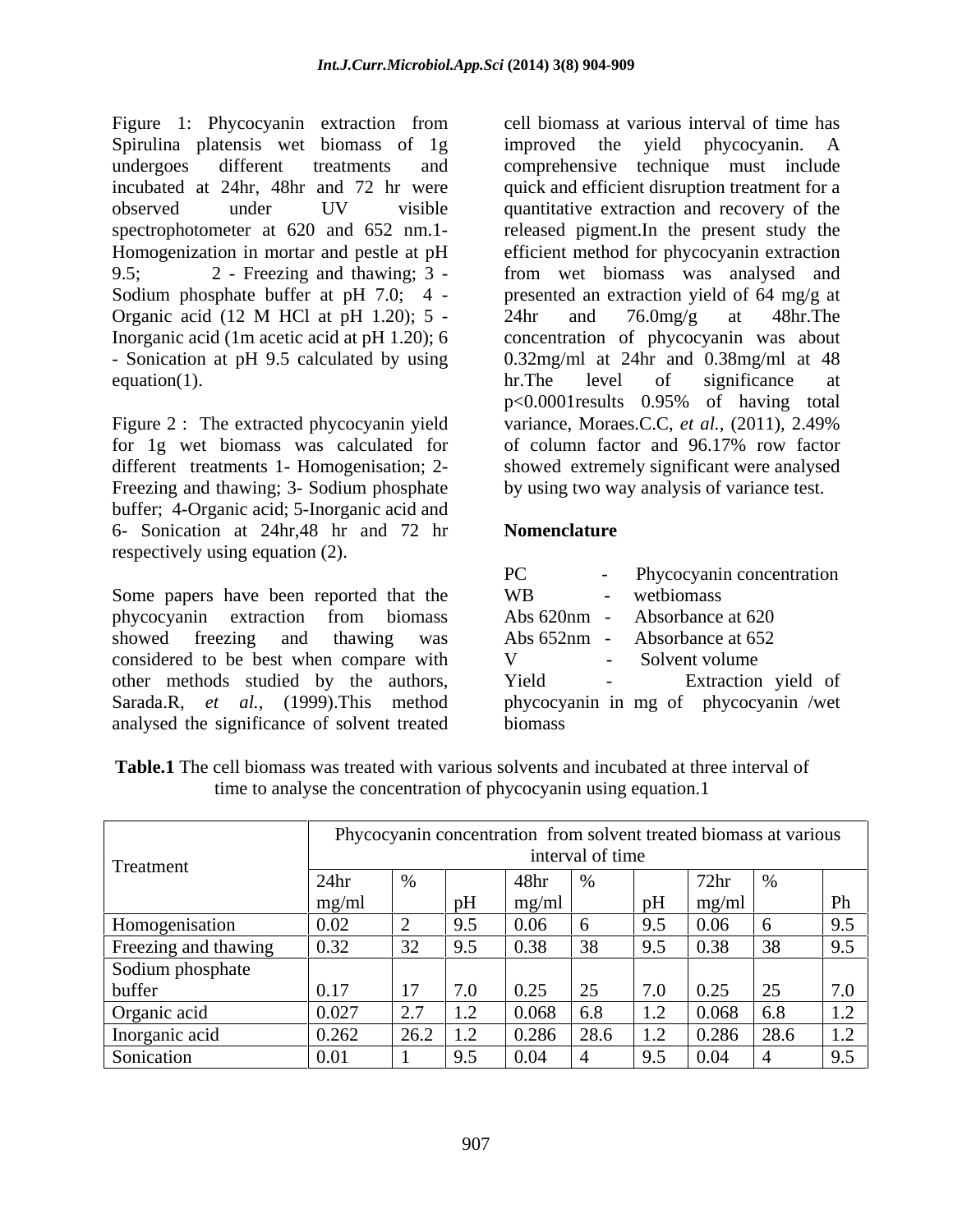|                      |                  | Yield of phycocyanin extraction at various interval of time |                                 |     |             |                 |
|----------------------|------------------|-------------------------------------------------------------|---------------------------------|-----|-------------|-----------------|
| Treatment            | $4\,$ hr         |                                                             |                                 |     |             |                 |
|                      | mg/g<br>$\sim$ 0 |                                                             | $\frac{mg}{s}$<br>$\sim$ $\sim$ |     | mg/g        |                 |
| Homogenization       | 0.04             | 19.5                                                        |                                 |     |             |                 |
| Freezing and thawing | 0.064            | 9.5                                                         |                                 |     |             |                 |
| Sodium phosphate     |                  |                                                             |                                 |     |             |                 |
| buffer               |                  |                                                             |                                 |     | <u>በ 5በ</u> |                 |
| Organic acid         | 0.054            | $\frac{5.4}{5.4}$                                           | 0.136                           |     | 10.136      | 12 <sup>2</sup> |
| Inorganic acid       | 0.524            | $\frac{1}{2}$ 52.4 1.                                       |                                 |     |             |                 |
| Sonication           |                  |                                                             | 0.08                            | 195 |             | - 194           |

**Table.3** Incubation at various interval of time significantly increase the yield of phycocyanin at 24 hr, 48hr and 72 hr

| Source of Variation | % of total<br>variation | P value  |
|---------------------|-------------------------|----------|
| Interaction         | 0.95                    | < 0.0001 |
| Column Factor       |                         | 0.0001   |
| Row Factor          | 96.17                   | 0.0001   |

| Source of Variation | P value summary | Significant? |
|---------------------|-----------------|--------------|
| Interaction         | ***             | Yes          |
| Column Factor       | ***             | <b>Yes</b>   |
| Row Factor          | ***             | Yes          |